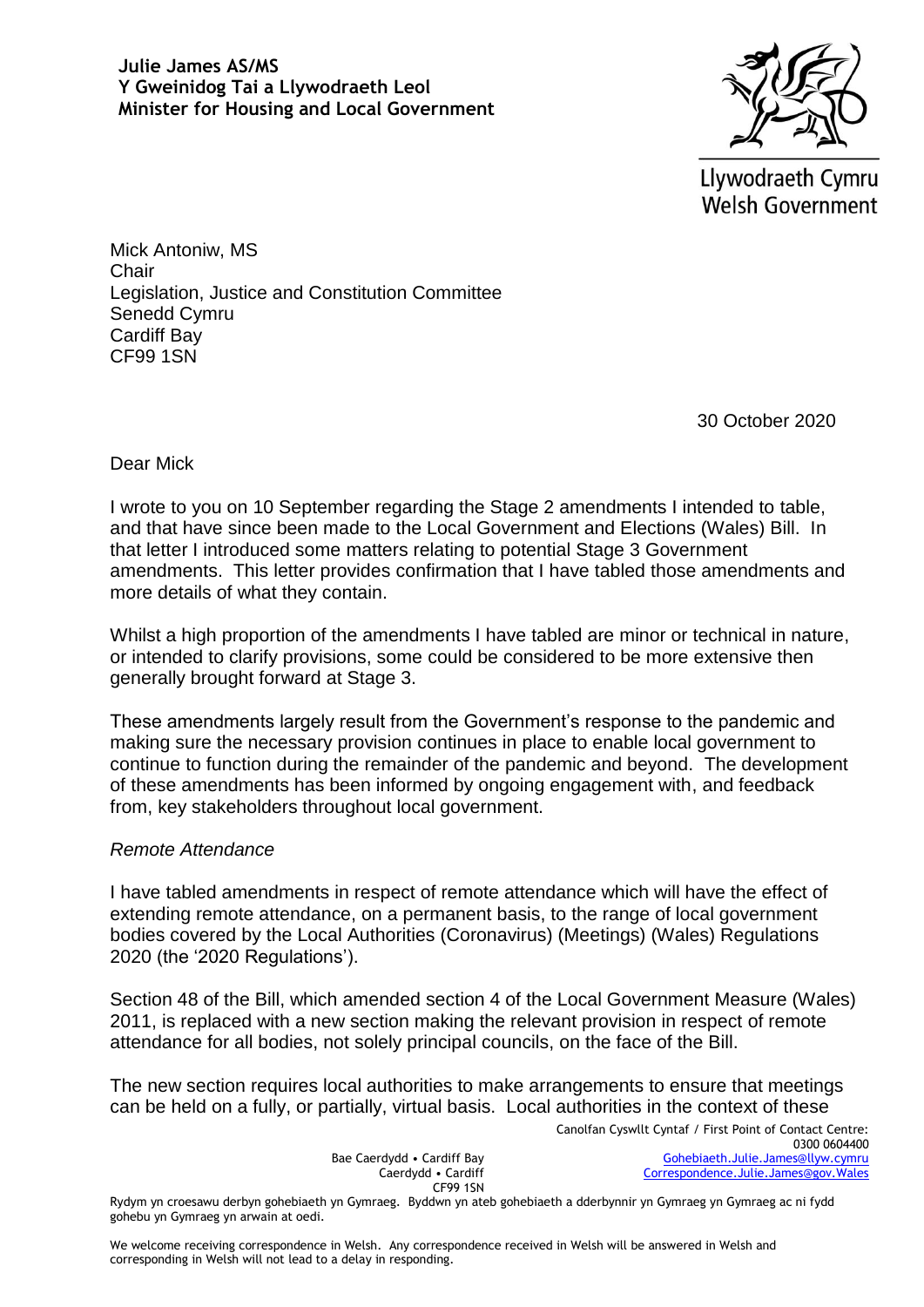provisions are principal councils, community councils, fire and rescue authorities, National Park authorities, and port health authorities (for a port health district in Wales constituted under section 2 of the Public Health (Control of Disease) Act 1984). A principal council will also be required to make arrangements in respect of meetings of the executive, committees, sub committees and so on.

## *Local authority meetings and proceedings*

As I set out in my previous letter, the pandemic exposed how out-of-date current provisions in respect of local authority meetings are, in particular the procedural and technical provisions which govern how meetings are recorded, how summonses are sent to members, and how documents including notices, agendas and minutes are published.

I have tabled an amendment to replace the current Schedule 4 to the Bill, with a new Schedule with the heading "Notice of Local Authority Meetings, Access to Documents and Attendance at Meetings" to reflect the expanded subject matter.

Part 1 of the new Schedule makes a number of amendments to existing legislation, including Part 5A of, and Schedule 12 to the LGA 1972 and the Public Bodies (Admission to Meetings) Act 1960 in respect of a range of matters, including:

- (a) notices of meetings of local authorities in Wales,
- (b) access to, and publication of, documents relating to those meetings and the meetings of committees and sub-committees;
- (c) the publication of public notices by local authorities not relating to local authority meetings; and
- (d) the issuing of summons to members to attend meetings of local authorities.

These amendments will apply to principal councils, National Park authorities, fire and rescue authorities, joint boards, joint committees and the Swansea Bay Port Health Authority (including their committees and sub-committees). Some of the amendments will also apply to community councils (including in relation to the content of notices and how they are given, and how summonses are issued).

Part 2 of the Schedule provides for the necessary consequential amendments resulting from the remote attendance amendments including the repeal of section 4 of the 2011 Measure.

## *Regulation making powers*

In order to complete the modernisation of local authority meetings and proceedings arrangements, and fundamental to supporting authorities in moving forward in the post Covid-19 world, it is necessary to provide the Welsh Ministers with Regulation making powers, including the ability to amend and repeal primary legislation, in relation to:

- (a) the conduct of local authority meetings, documents relating to meetings and the publication of information
- (b) community meetings
- (c) making further or different provision about the manner of giving public notice required to be given by a local authority (paragraph 17 of Schedule 4 to the Bill).

The swathes of provisions about these matters, set out in primary legislation dating back to 1960, 1972 and 1985, are extensive, complex and very out-dated. The wording and content of the provisions clearly reflect a world and ways of doing business which pre-date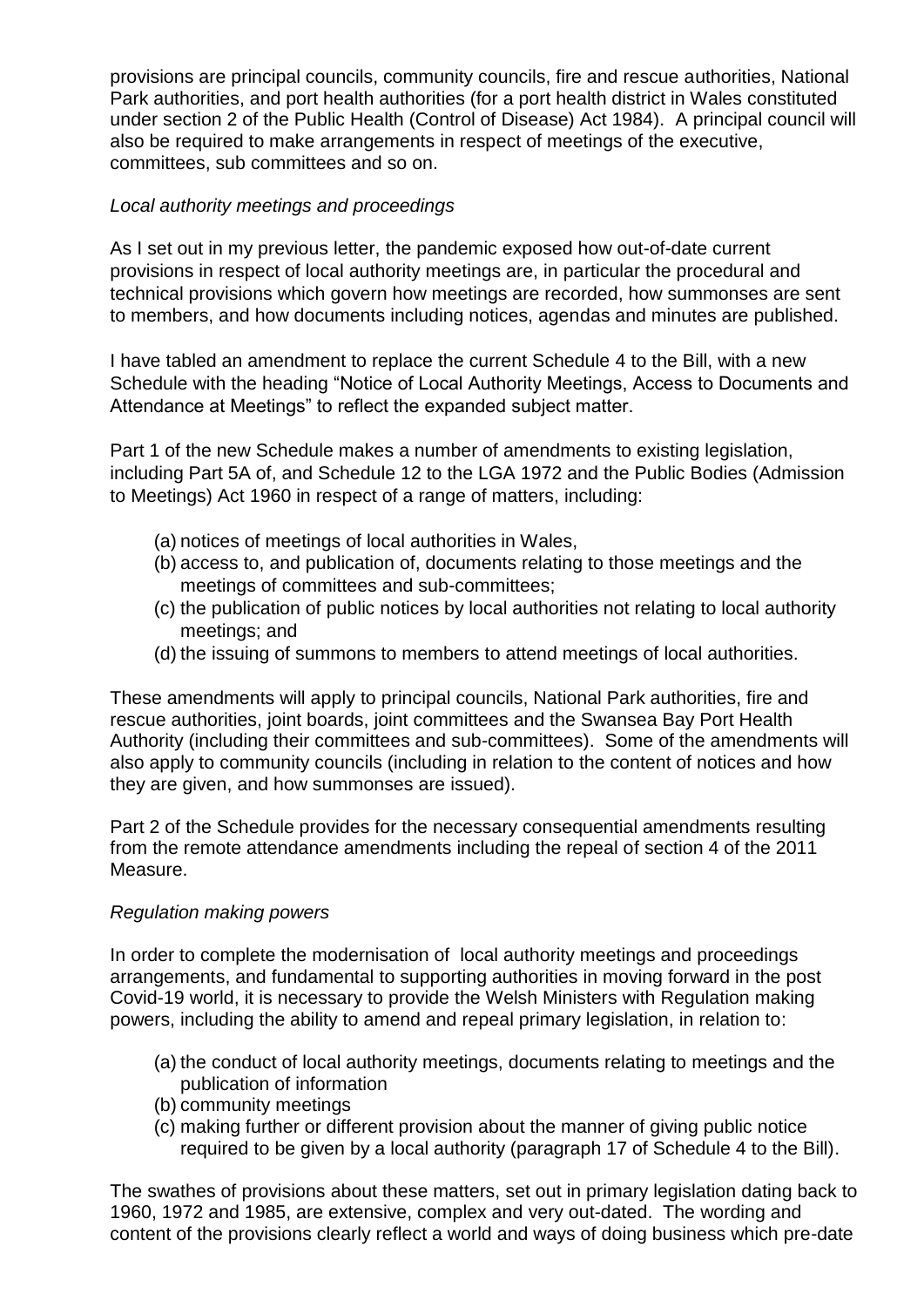the internet and electronic communication. The experience of having to take through the 2020 Regulations because of the pandemic has exposed how daunting it is to update and change these provisions, not least because they are set out in primary legislation - surely the main reason why these long-needed and much-needed reforms have never been undertaken. It is noteworthy that the arrangements for local government are not consistent with equivalent provisions for other democratic bodies, whereby such procedural arrangements are set out in secondary legislation, or indeed standing orders.

Providing for the amendment of these provisions through subordinate legislation, rather than in primary legislation, would allow, in due course, a comprehensive review of the updated council meeting arrangements to be undertaken and revised as need be. The review will be able to take into account the experience of working with the new arrangements put in place for the pandemic and continued by way of my proposed amendments.

These powers, which I intend to make subject to the affirmative Senedd procedure, would leave local government procedural arrangements in a form which can be more readily updated and revised as necessary in the future.

I anticipate that the first uses of the powers are likely to be modest in nature, with new Regulations being mostly confined to rationalisation and simplification. The 2020 Regulations, together with the provisions proposed for insertion in the Bill at Stage 3 will substantially modernise the rules and procedures. I therefore consider that any comprehensive new Regulations made under these powers would, to a very large extent, be a consolidation of by then existing provision into a set of Regulations, with some further refinements.

## *Electronic broadcasts of meetings of local authorities*

Following further consideration of the matters raised by the Committees and stakeholders at Stage 1, I have also decided to bring forward amendments to the provisions in respect of the electronic broadcasting of local authority meetings.

The broadcasting provisions, as drafted for introduction, required a principal council to make arrangements ensuring that all meetings of the council (including meetings of the executive), or of a committee or sub-committee of the council, were, where they were open to the public, broadcast whilst the meeting was taking place. The broadcast was also required to be available electronically for a reasonable period of time after the meeting.

During Stage 1 concerns were raised regarding the demands this requirement would place on local authorities. Local authorities have also raised concerns about how the provisions will impact on community outreach where council meetings are held across the county area in places which could not support live broadcasting.

I have tabled amendments which remove the requirement for all meetings to be broadcast live, with principal councils instead only required to make arrangements for the broadcast of meetings of the full council as the meeting takes place. This will enable members of the public to see and hear the contributions made by their local councillors in full council meetings.

The amendments will enable the Welsh Ministers, through the making of Regulations, to add other meetings to the list of those required to be broadcast. Regulations may also be made specifying conditions for broadcast, which could include matters such as specifying which meetings must be broadcast live and which may be recorded live and broadcast at a later date. These are subjected to the affirmative Senedd procedure.